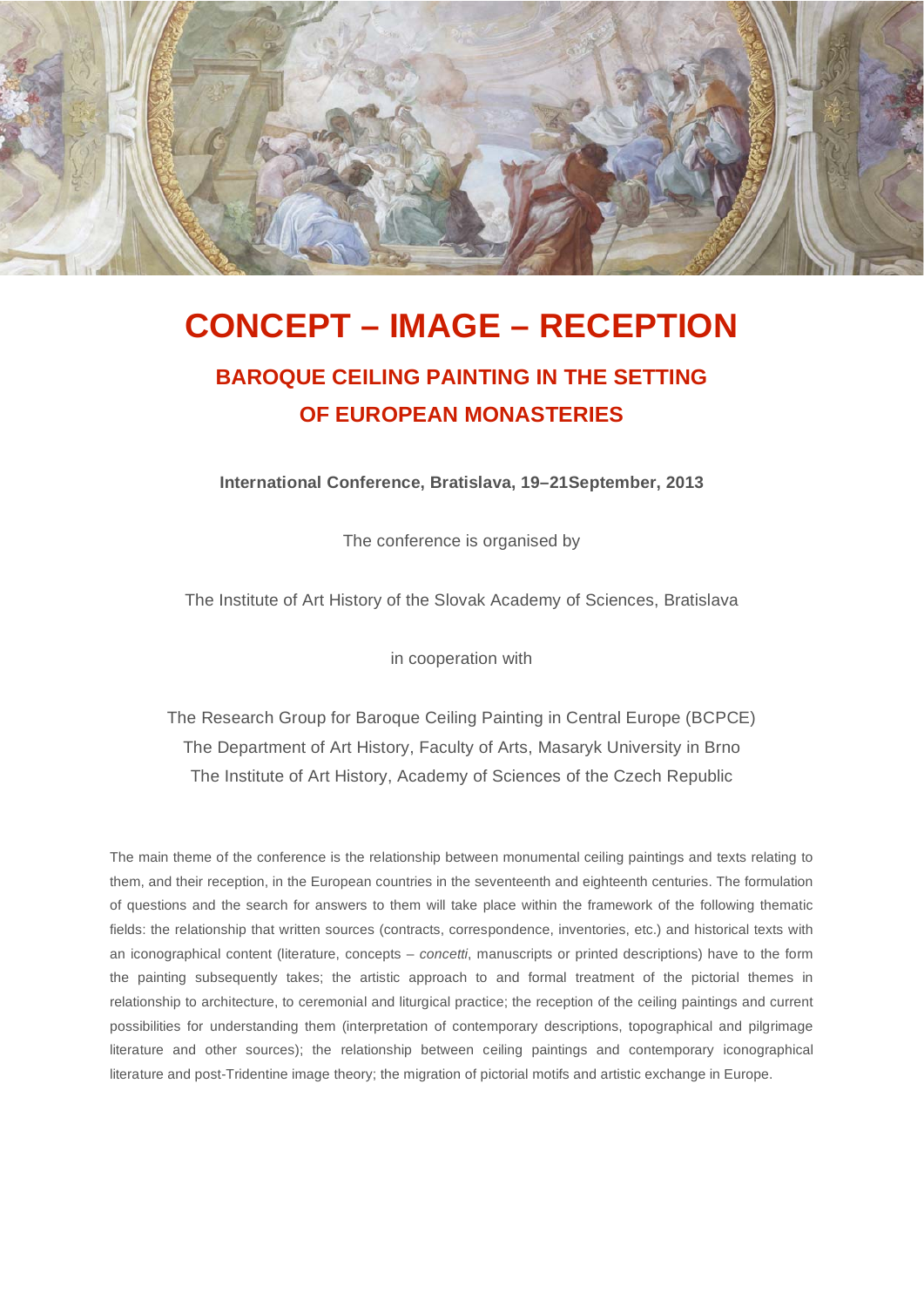### **PROGRAM**

#### **Galéria mesta Bratislavy/Bratislava City Gallery**  Mirbachov palác, koncertná sála

Františkánske nám. 11. Bratislava

Thursday, September 19, 2013

13.30 Registration

14.00 Welcome and Introduction Frank Büttner Barbara Balážová

#### 14.15 – 15.45 **Baroque Ceiling Painting and Early Modern Image Theory**

Martin Mádl *'Iconomysticism' of Jacob Masen and Decoration of Pilgrim Church at Holly Hill near Olomouc* 

Mirjana Repanic Braun *Biblical Narratives and their Pictorial Solutions in the Pauline Monastery Churches in Remete and Lepoglava* 

János Jernyei-Kiss *"Deludat oculos". Die Dekoration der Jesuitenkirche zu Székesfehérvár* 

16.00 – 17.00

Frank Büttner – Stefan Hoppe *Presentation: Projekt des neuen Corpus der barocken Deckenmalerei* 

Danuta Chałat – Andrzej Kozieł *Presentation: Virtual Museum of the Baroque Ceiling Painting in Silesia* 

Friday, September 20, 2013

#### 9.00 – 11.00 **Baroque Ceiling Painting in the Setting of European Monasteries in Written Sources I**

Petra Oulíková *Konzepte, Entwürfe und Beschreibungen der Wandmalereien in den Jesuiten Kirchen und Kollegien* 

Szabolcs Serfőző *"Directorem artificis Deum contuens in operibus manuum hominum una glorificare": contemporary reception of the ceiling paintings in the Pauline pilgrimage church Sastin (1754)* 

Andreas Gamerith *"Invenit et pinxit": Analyse zu ikonologischen Strukturen im Schaffen Paul Trogers*